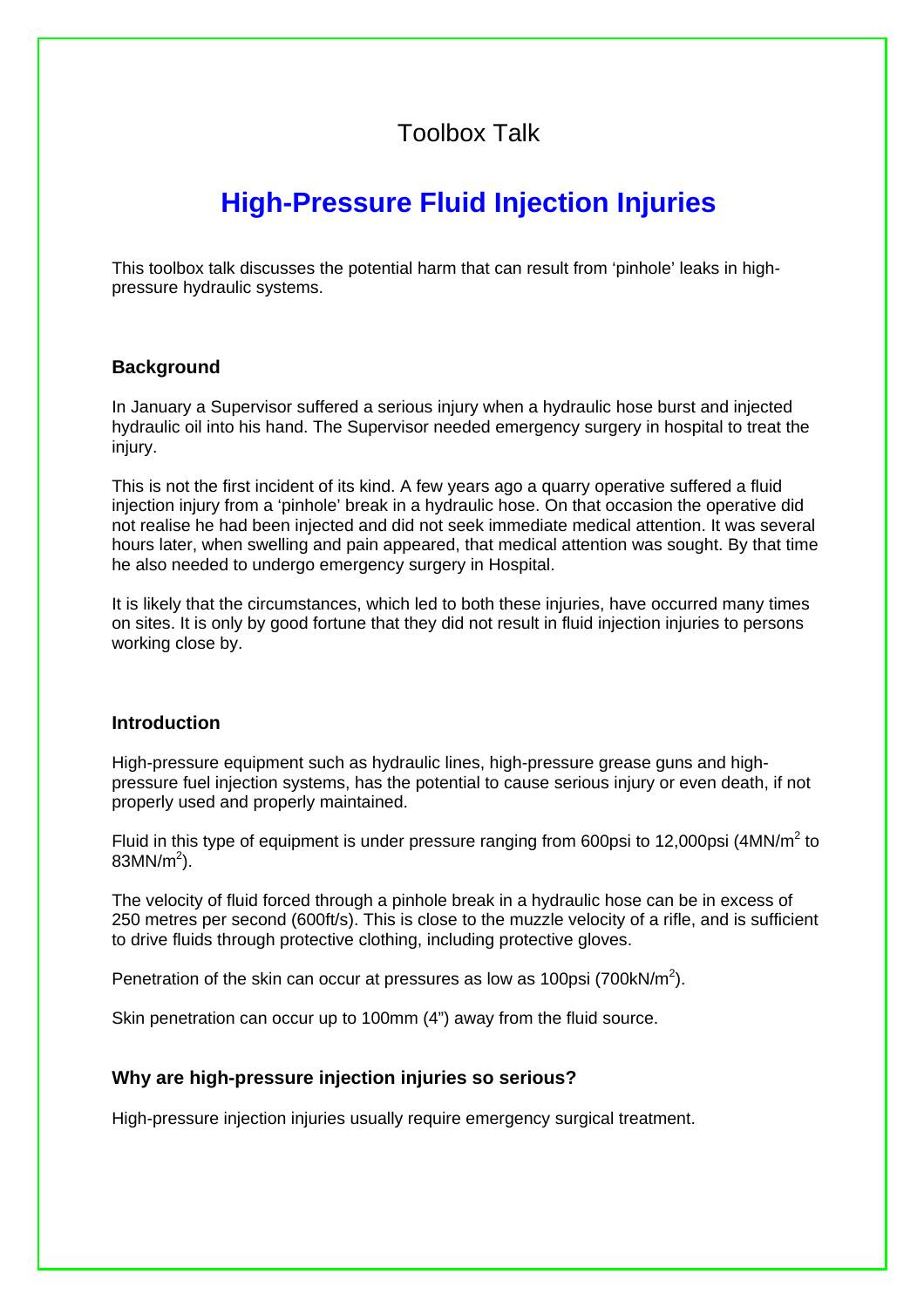When fluid enters the body it begins to kill tissue. Gangrene can set in if the injury is not treated promptly. There is also a risk of blood poisoning and bacterial infection. Surgery is usually required to remove the dead tissue and clean out the injected fluid from the wound.

Failure to act quickly may result in the need to amputate fingers and limbs.

Risk of amputation significantly increases if the wound is not treated within 10 hours.

Unfortunately, fluid injection is often painless and the point of entry through the skin is usually very small and has a harmless appearance (see photographs below).

Pain and swelling may not appear for several hours after injection (sometimes it can take a couple of days before pain and swelling are experienced)





Photographs showing the innocuous appearance of a fluid injection wound and the extent of the surgery needed to treat it. (Use of photographs by kind permission of Fluid Power Safety Institute, Salt Lake City, USA )

The severity of the injury depends upon several factors:

- Type of fluid injected into the body
- Amount of fluid injected
- Pressure of fluid injected
- Presence of toxins or bacteria within the fluid
- Degree of spread of injected fluid within the body
- Time between injection and surgical treatment. (This is the most important factor  $-$  the sooner the surgical treatment the less long-term disability will result)

#### **What to do if someone is injected with high-pressure fluid (or you suspect they have been injected)**

Get the injured person to the nearest Hospital Accident & Emergency (A&E) Unit immediately.

Tell the Hospital staff that the injury is a fluid injection injury, or you suspect it to be so. The nature of the injury may not be apparent to medical staff from its appearance and it could be misdiagnosed.

Take the material safety data sheet for the fluid with you. It contains important information to help Hospital staff treat the injury properly. Make sure you know where to find the COSHH data sheets on your site.